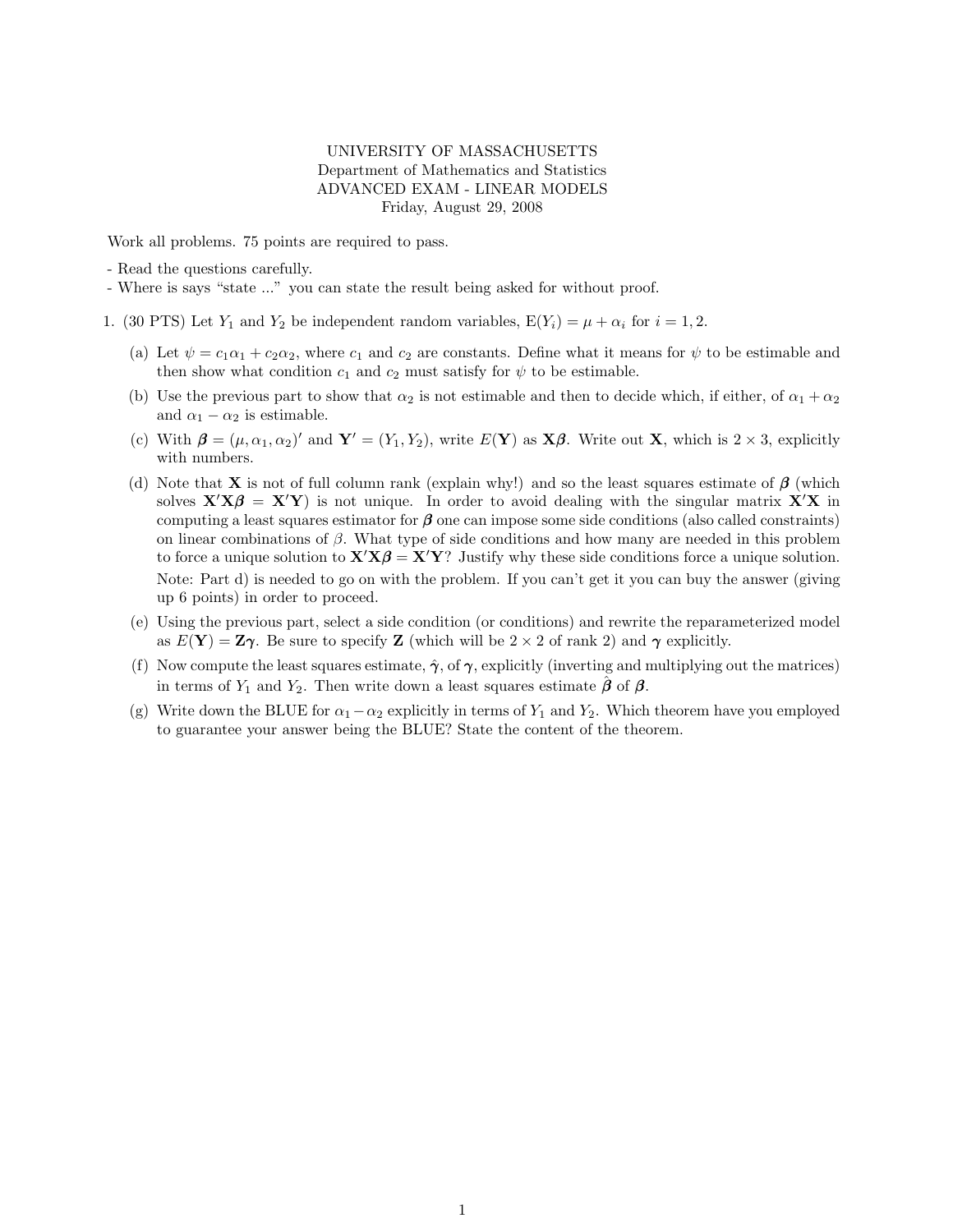2. (30 PTS) Consider the linear model

$$
\mathbf{Y} = \mathbf{X}\boldsymbol{\beta} + \mathbf{z}\boldsymbol{\phi} + \boldsymbol{\epsilon},\tag{1}
$$

with  $E(\epsilon) = 0$  and  $Cov(\epsilon) = \sigma^2 I$ . X is a known  $n \times p$  matrix of rank  $p < n$ , z is a known  $n \times 1$  vector and  $\beta$  ( $p \times 1$ ),  $\phi$  (scalar) and  $\sigma^2$  (scalar) are unknown parameters.

- (a) Suppose the  $z\phi$  terms are ignored and the model assuming  $E(Y) = X\beta$  is fit; leading to  $\hat{\beta} =$  $(X'X)^{-1}X'Y$ , the ordinary least squares estimator using just X. Let  $r_i = Y_i - \hat{Y}_i$  denote the resulting *ith* residual (that is using  $\hat{\mathbf{Y}} = \mathbf{X}\hat{\boldsymbol{\beta}}$ ) and let **r** be the n by 1 vector of residuals. Derive  $E(\mathbf{r})$  and  $Cov(\mathbf{r})$  (assuming (1) holds).
- (b) A plot of  $r_i$  versus  $z_i$  (the ith element of z) is often suggested as a way to assess if the variable  $z_i$ should be in the model. Explain (using your expression for  $E(\mathbf{r})$ ) why this plot is often useful and when it might encounter some problems. Assume that if  $z_i$  enters into the model it does so via  $z_i\phi$ .
- (c) Consider a full least squares fit of the model in (1). Let  $M = X(X'X)^{-1}X'$ . Show that

$$
\hat{\phi} = \frac{\mathbf{z}'(\mathbf{I} - \mathbf{M})\mathbf{Y}}{\mathbf{z}'(\mathbf{I} - \mathbf{M})\mathbf{z}}.\tag{2}
$$

Do this by first rewriting (1) as  $\mathbf{Y} = \mathbf{X}\boldsymbol{\delta} + (\mathbf{I} - \mathbf{M})\mathbf{z}\phi + \boldsymbol{\epsilon}$  where  $\boldsymbol{\delta}$  can involve both parameters and elements of  $X$  and/or  $z$ .

(d) A client says "well, if the plot of  $r_i$  versus  $z_i$  represents the influence of  $z_i$  after accounting for the other variables, is it the case that if I ran a simple linear regression of  $r_i$  on  $Z_i$  that the slope I get will be the estimate  $\ddot{\phi}$  in (2) from a full least squares fit of (1)?

Show that the answer to this question is no. Then show however that if we define  $\mathbf{w} = (\mathbf{I} - \mathbf{M})\mathbf{z}$  (this is  $n \times 1$ ) and we regress  $r_i$  on  $w_i$  with NO intercept, then the estimated slope we obtain is exactly  $\phi$ in (2) from the full least squares fit. (This result suggests that we plot  $r_i$  versus  $w_i$  rather than just  $z_i$  as this plot matches up with the estimate of  $\phi$  from the full least squares approach; this is known as an added variable plot.)